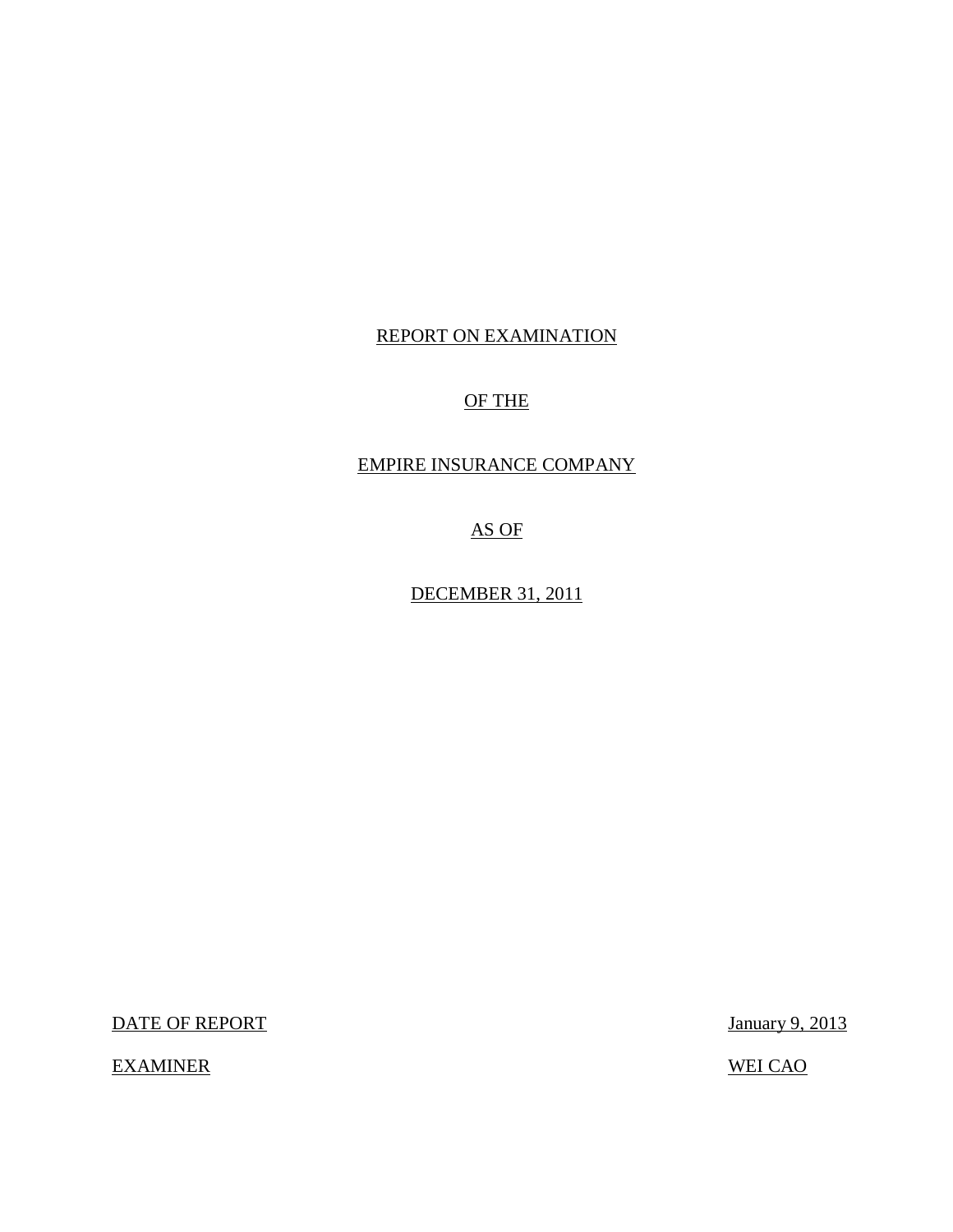## TABLE OF CONTENTS

## ITEM NO. PAGE NO.

| 1. | Scope of examination                                                                                                                  | $\overline{2}$   |
|----|---------------------------------------------------------------------------------------------------------------------------------------|------------------|
| 2. | Description of Company                                                                                                                | 3                |
|    | A. Management<br>B. Territory and plan of operation<br>C. Reinsurance<br>D. Holding company system<br>E. Significant operating ratios | 5<br>6<br>6<br>9 |
| 3. | <b>Financial Statements</b>                                                                                                           | 10               |
|    | A. Balance sheet<br>B. Statement of income                                                                                            | 10<br>11         |
| 4. | Losses and loss adjustment expenses                                                                                                   | 12               |
| 5. | Compliance with prior report on examination                                                                                           | 13               |
| 6. | Summary of comments and recommendations                                                                                               | 13               |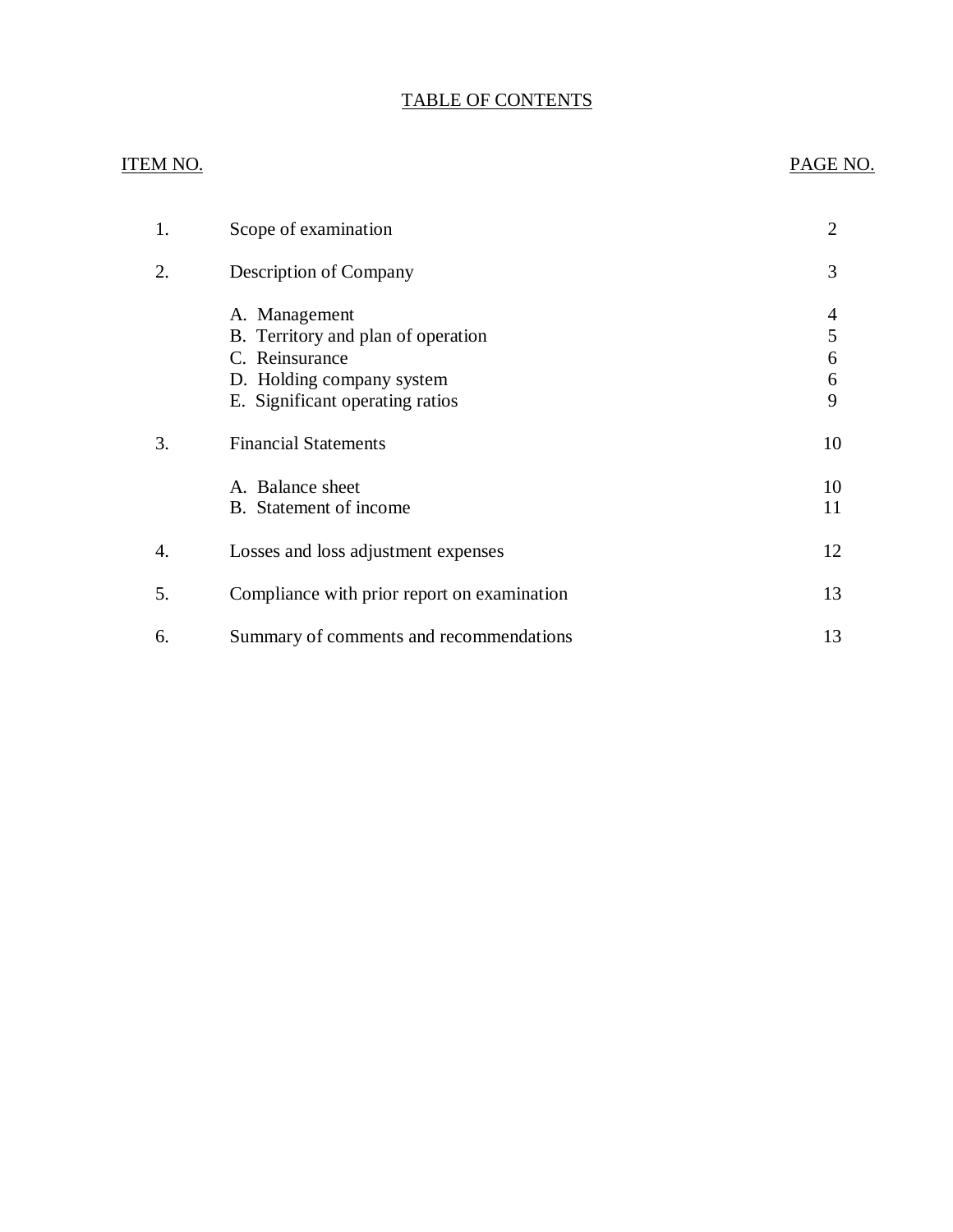

## NEW YORK STATE *DEPARTMENTof*  FINANCIAL SERVICES

Andrew M. Cuomo Governor

Benjamin M. Lawsky Superintendent

January 9, 2013

Honorable Benjamin M. Lawsky Superintendent of Financial Services Albany, New York 12257

Sir:

Pursuant to the requirements of the New York Insurance Law, and in compliance with the instructions contained in Appointment Number 30835 dated February 21, 2012 attached hereto, I have made an examination into the condition and affairs of Empire Insurance Company as of December 31, 2011, and submit the following report thereon.

Wherever the designation "the Company" appears herein without qualification, it should be understood to indicate Empire Insurance Company.

Wherever the designation "Parent" or "Leucadia" appears herein without qualification, it should be understood to indicate Leucadia National Corporation.

Wherever the term "Department" appears herein without qualification, it should be understood to mean the New York State Department of Financial Services.

The examination was conducted at the Company's home office located at 315 Park Ave South, 18<sup>th</sup> Floor, New York NY 10010.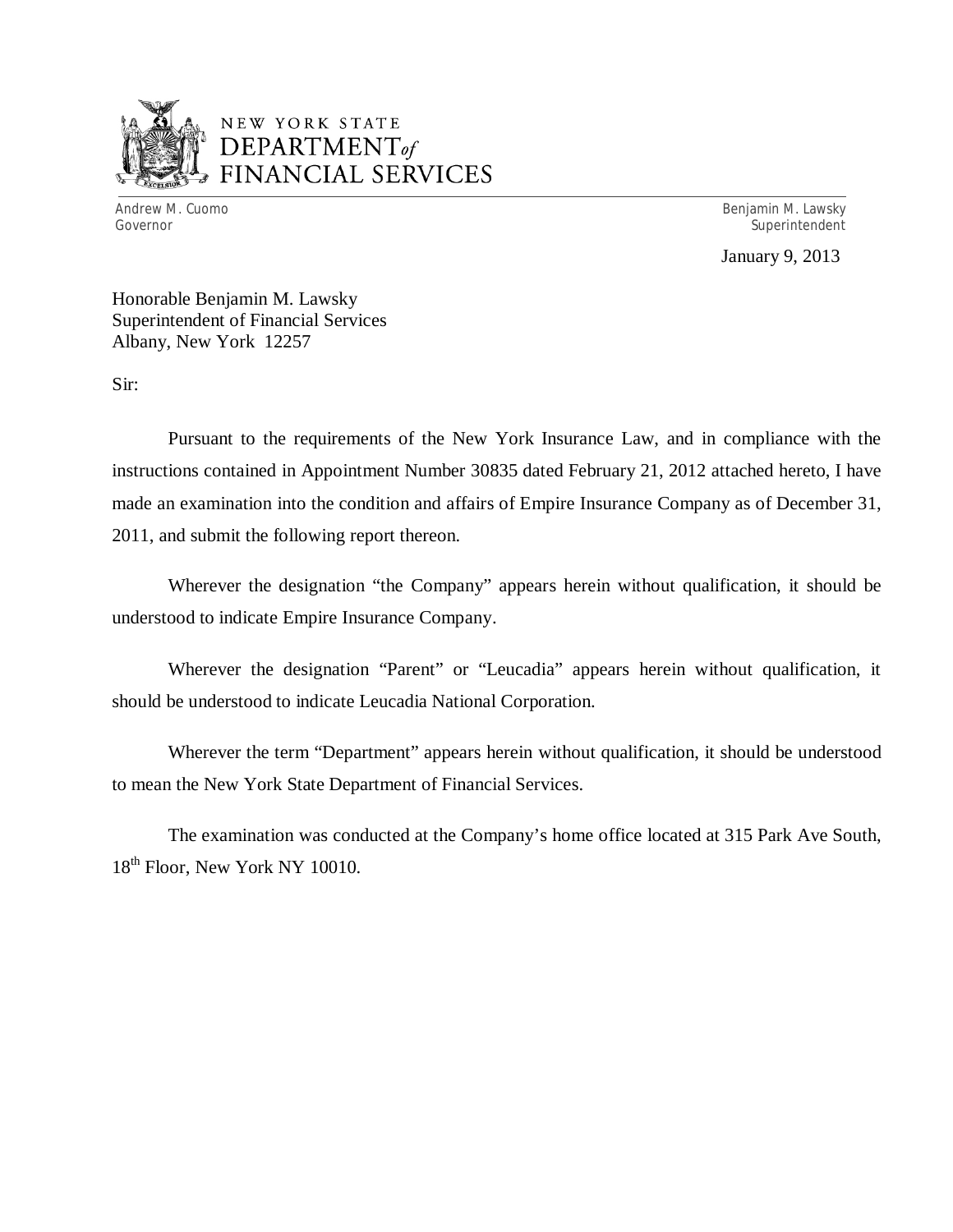#### 1. SCOPE OF EXAMINATION

<span id="page-3-0"></span>The Department has performed an individual examination of the Company*,* a multi-state insurer. The previous examination was conducted as of December 31, 2006. This examination covered five year period from January 1, 2007 through December 31, 2011. Transactions occurring subsequent to this period were reviewed where deemed appropriate by the examiner.

This examination was conducted in accordance with the National Association of Insurance Commissioners ("NAIC") Financial Condition Examiners Handbook ("Handbook"), which requires that we plan and perform the examination to evaluate the financial condition and identify prospective risks of the Company by obtaining information about the Company including corporate governance, identifying and assessing inherent risks within the Company and evaluating system controls and procedures used to mitigate those risks. This examination also includes assessing the principles used and significant estimates made by management, as well as evaluating the overall financial statement presentation, management's compliance with Statutory Accounting Principles and annual statement instructions when applicable to domestic state regulations. The examiners also relied upon audit work performed by the Company's independent public accountants when appropriate.

This examination report includes a summary of significant findings for the following items as called for in the Handbook:

> Significant subsequent events Company history Corporate records Fidelity bonds and other insurance Territory and plan of operation Loss experience Reinsurance Accounts and records Financial statements Summary of recommendations

A review was also made to ascertain what action was taken by the Company with regard to comments and recommendations contained in the prior report on examination.

This report on examination is confined to financial statements and comments on those matters that involve departures from laws, regulations or rules, or that are deemed to require explanation or description.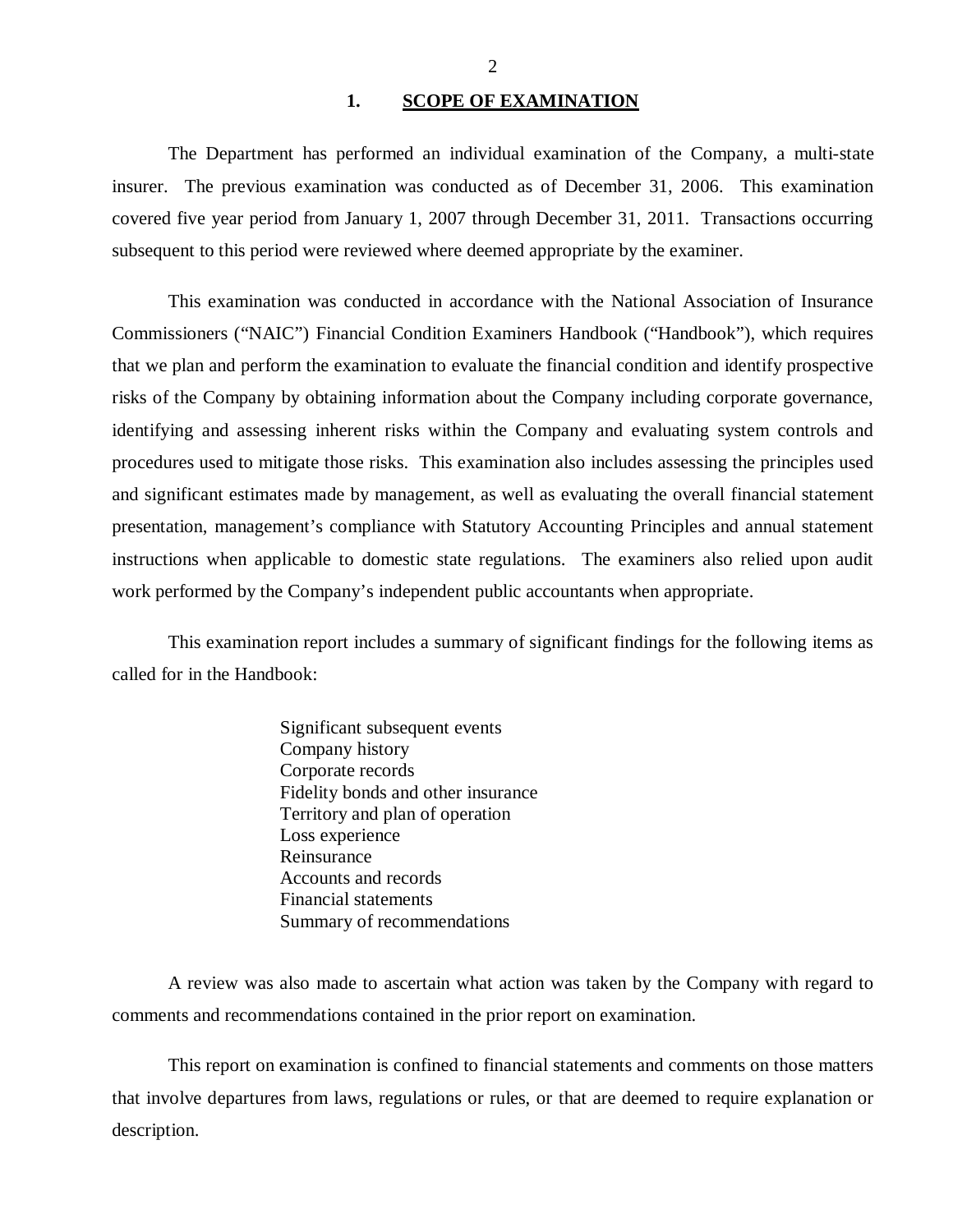#### **2. DESCRIPTION OF COMPANY**

Empire Insurance Company is a property and casualty insurer incorporated under the laws of the State of New York as Red Cab Mutual Casualty Company on February 6, 1925. It commenced business on March 1, 1925.

The name was changed to Empire Mutual Casualty Company in 1937 and to Empire Mutual Insurance Company in 1953. Under a plan of demutualization adopted on December 20, 1985, the stock company was formed on January 1, 1988 under its present name. The Company merged with its wholly-owned subsidiary, Centurion Insurance Company, effective December 31, 2001 and with another wholly-owned subsidiary, Allcity Insurance Company, on December 31, 2003, with Empire as the surviving company in both instances.

Effective December 31, 2001, the Company commenced an orderly voluntary run-off of all its operations in the best interest of its shareholders and policyholders. As of the examination date, the Company's common shares are 100% owned and controlled through subsidiaries of Leucadia National Corporation ("Leucadia").

Historically, the Company specialized in commercial and personal property and casualty insurance primarily in the New York metropolitan area. The Company offered insurance products for automobile insurance coverage, general liability coverage, property coverage and workers; compensation to commercial accounts and private passenger automobile and homeowners products to individuals.

As of December 31, 2011, the Company's Gross paid in and contributed surplus is \$0 and common capital stock was \$1,000,322 comprising of 19,515 shares with par value of \$51.259133. Gross paid in and contributed surplus and capital stock decreased during the examination period through a series of stock redemption and retirement transactions which were approved by the Department. The changes are illustrated as follows:

| Year | Description                           | Amount       |
|------|---------------------------------------|--------------|
| 2007 | Gross paid in and contributed surplus | \$52,143,276 |
| 2008 | Gross paid in and contributed surplus | \$17,228,440 |
| 2009 | Gross paid in and contributed surplus | \$9,854,142  |
| 2010 | Gross paid in and contributed surplus | \$1,499,849  |
| 2011 | Gross paid in and contributed surplus |              |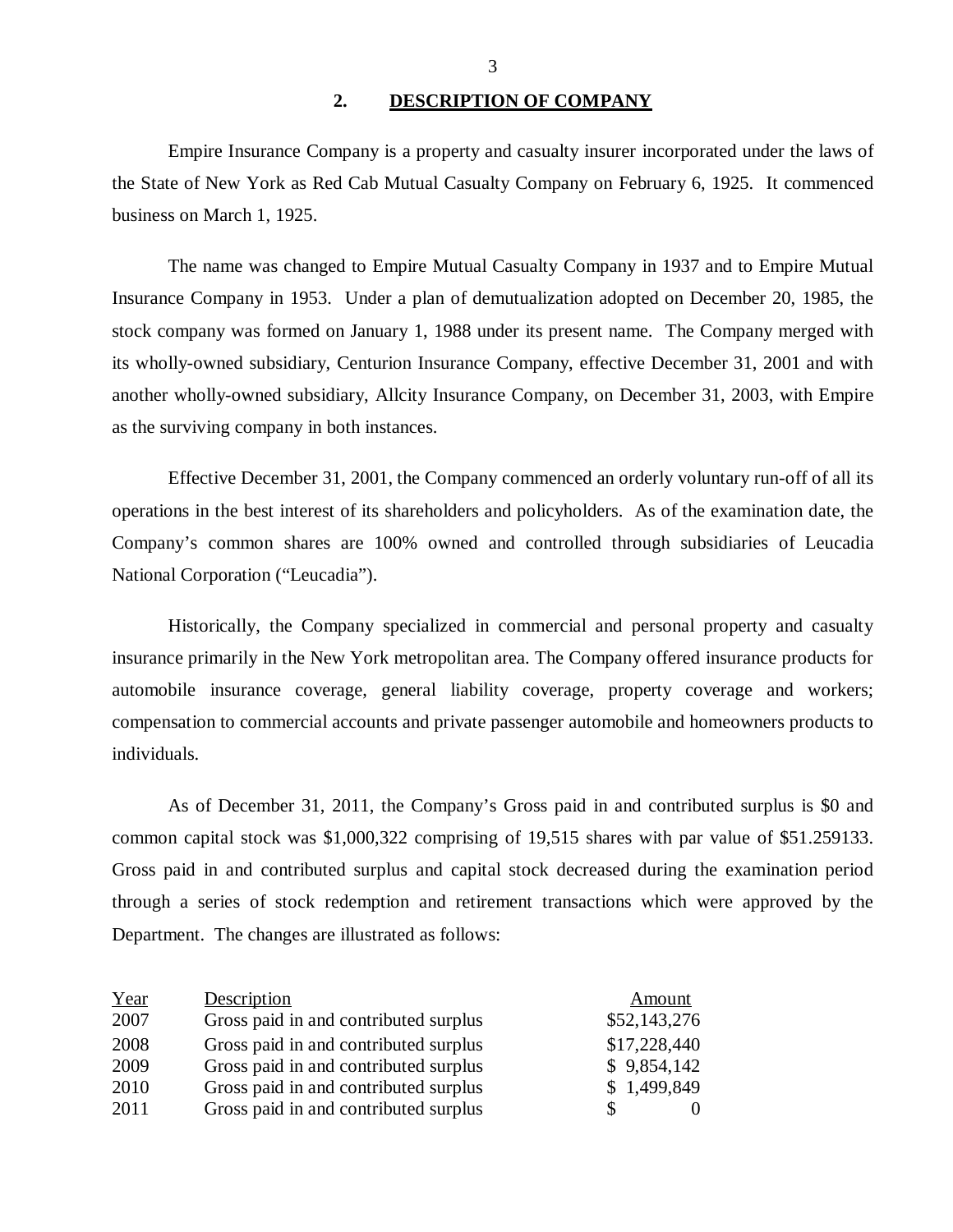| Year | Description          | Amount       |
|------|----------------------|--------------|
| 2007 | Common capital stock | \$11,309,200 |
| 2008 | Common capital stock | \$4,610,600  |
| 2009 | Common capital stock | \$3,402,000  |
| 2010 | Common capital stock | \$2,247,600  |
| 2011 | Common capital stock | \$1,000,322  |

Common capital stock decreased during the examination period as follows:

## A. Management

Pursuant to the Company's charter and by-laws, management of the Company is vested in a board of directors consisting of not less than seven nor more than twelve members. The board meets at least one time during each calendar year. At December 31, 2011, the board of directors was comprised of the following twelve members:

| Name and Residence   | <b>Principal Business Affiliation</b>      |
|----------------------|--------------------------------------------|
| Cannella, Philip M.  | Assistant Vice President and Tax Director, |
| Pelham, NY           | Leucadia National Corporation              |
| Cumming, Ian M.      | Director,                                  |
| Jackson, WY          | Leucadia National Corporation              |
| Jordan, James E.     | Private investor,                          |
| New York, NY         | Self employed                              |
| Mara, Thomas E.      | <b>Executive Vice President,</b>           |
| Franklin Lake, NJ    | Leucadia National Corporation              |
| Nittoli, Rocco J.    | Vice President & Treasurer,                |
| Matawan, NJ          | Leucadia National Corporation              |
| O'Connor, Joseph M.  | Vice President,                            |
| Darien, CT           | Leucadia National Corporation              |
| Orlando, Joseph A.   | Vice President & Chief Financial Officer,  |
| Harrison, NY         | Leucadia National Corporation              |
| Siracusano, Louis V. | Of Counsel,                                |
| Ocoee, FL            | Law Offices of Albert W. Chianese          |
| Steinberg, Joseph S. | Chairman,                                  |
| Brooklyn, NY         | Leucadia National Corporation              |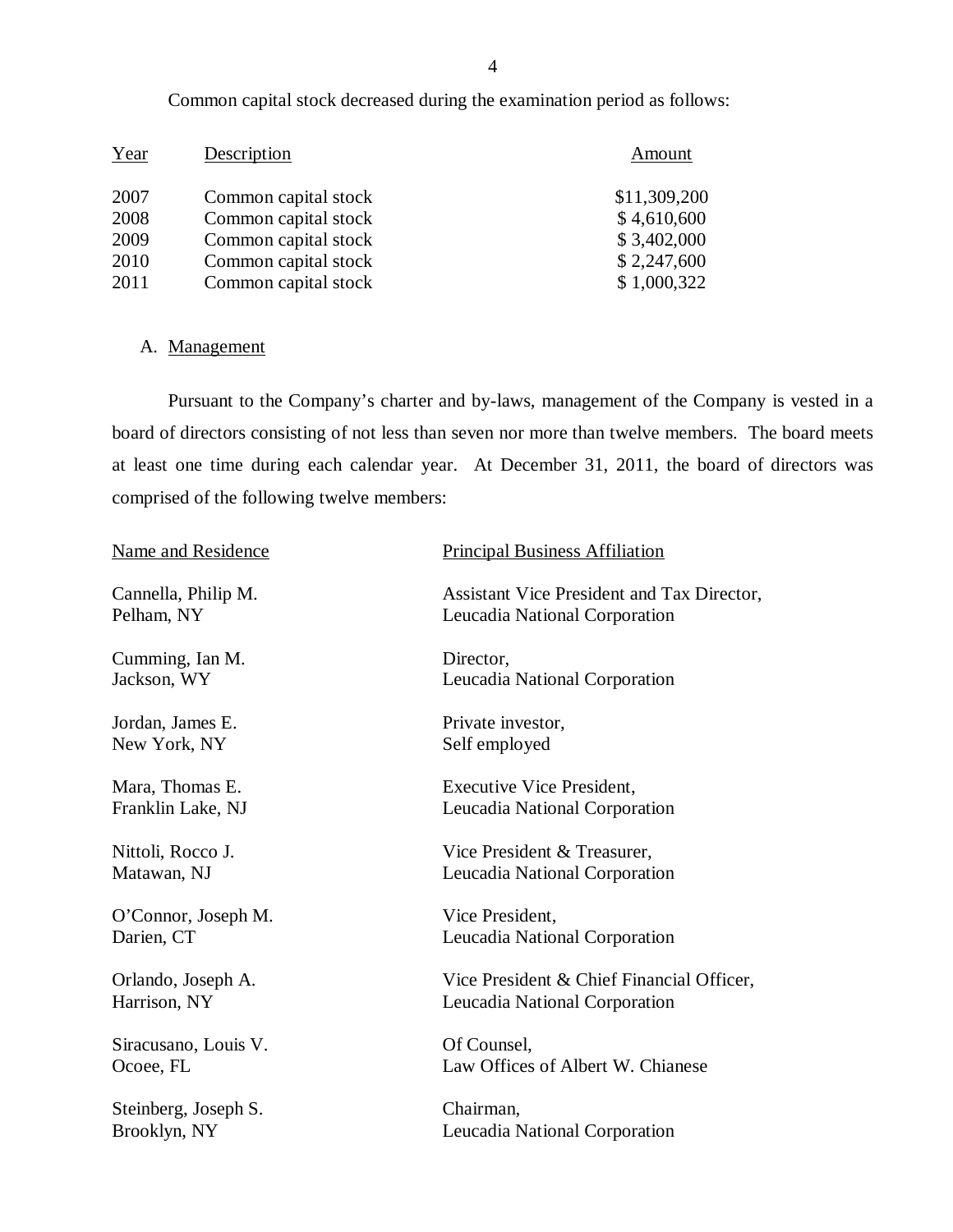<span id="page-6-0"></span>

| Name and Residence          | <b>Principal Business Affiliation</b>           |
|-----------------------------|-------------------------------------------------|
| Ulbrandt DiPierro, Laura E. | Assistant Vice President & Corporate Secretary, |
| Peekskill, NY               | Leucadia National Corporation                   |
| Whitenack, Douglas M.       | President, Chief Executive Officer & Treasurer, |
| Eatontown, NJ               | <b>Empire Insurance Company</b>                 |
| Wise, Harry H.              | President,                                      |
| New York, NY                | HW Associates, Inc.                             |

A review of the minutes of the board of directors' meetings held during the examination period indicated that the meetings were generally well attended.

As of December 31, 2011, the principal officers of the Company were as follows:

Name Title

Rocco Joseph Nittoli Chairman

Douglas Martin Whitenack President & CEO, Treasurer and Director Lisa Marie Muscarella Vice President and Corporate Secretary

### B. Territory and Plan of Operation

As of December 31, 2011, the Company was licensed to write business in New York, Connecticut, Massachusetts, Missouri, New Hampshire and New Jersey. Due to the Company's runoff status, Empire's Missouri certificate was suspended on April 15, 2002. The Company was ordered not to write any new or renewal business in New Hampshire effective September 12, 2002.

As of the examination date, the Company was authorized to transact the kinds of insurance as defined in the following numbered paragraphs of Section 1113(a) of the New York Insurance Law:

| <u>Paragraph</u> | Line of Business          |
|------------------|---------------------------|
| 3                | Accident & health         |
| 4                | Fire                      |
| 5                | Miscellaneous property    |
| 6                | Water damage              |
| 7                | Burglary and theft        |
| 8                | Glass                     |
| 9                | Boiler and machinery      |
| 10               | Elevator                  |
| 11               | Animal                    |
| 12               | Collision                 |
| 13               | Personal injury liability |
| 14               | Property damage liability |
|                  |                           |

5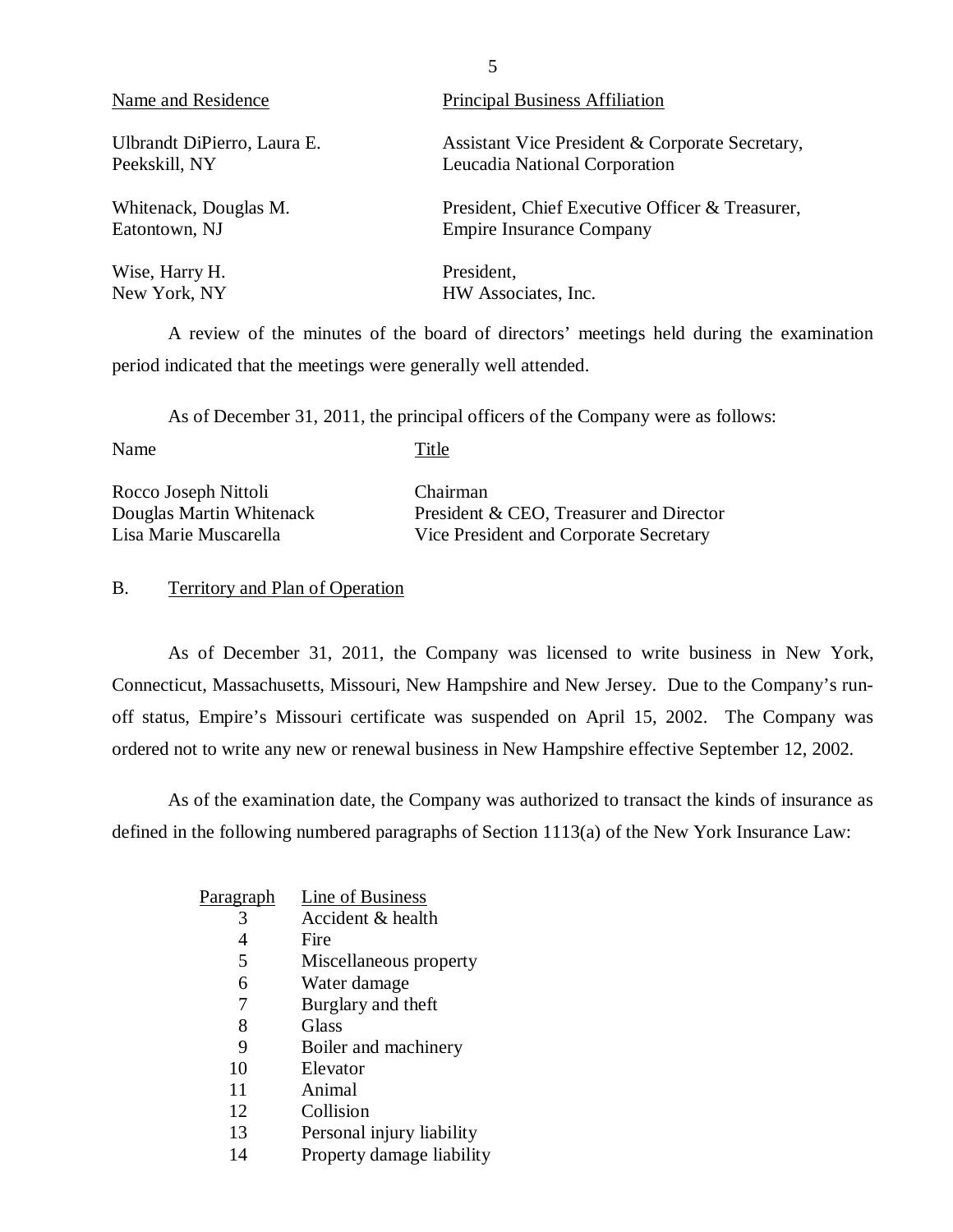<span id="page-7-0"></span>

| <u>Paragraph</u> | Line of Business                               |
|------------------|------------------------------------------------|
| 15               | Workers' compensation and employers' liability |
| 16               | Fidelity and surety                            |
| 19               | Motor vehicle and aircraft physical damage     |
| 20               | Marine and inland marine                       |

Based on the lines of business for which the Company is licensed and the Company's current capital structure, and pursuant to the requirements of Articles 13 and 41 of the New York Insurance Law, the Company is required to maintain a minimum surplus to policyholders in the amount of \$3,400,000.

#### C. Reinsurance

Due to the Company's run-off status, the last reinsurance contract was non-renewed in 2001.

Examination review found that the Schedule F data reported by the Company in its filed annual statement accurately reflected its reinsurance transactions.

#### D. Holding Company System

Empire Insurance Company is 100% owned and controlled, through various subsidiaries, by Leucadia National Corporation. Leucadia National Corporation, whose common stock shares are traded on the New York Stock Exchange, is a diversified holding company. It engages, through its consolidated subsidiaries, in a variety of businesses including manufacturing, land-based contract oil and gas drilling, gaming entertainment, real estate activities, medical product development, winery operations and beef processing. As a member of a holding company system, the Company is required to file an annual holding company registration statement (Form HC-1) pursuant to Article 15 of the New York Insurance Law and Part 80-1.4 of Department Regulation 52. A review of the holding company registration statements filed with this Department indicated that such filings were complete and were filed in a timely manner except that the Company did not file the annual holding company registration statement in 2007.

The following is an abridged chart of the holding company system at December 31, 2011 reflecting only the Company's direct parents: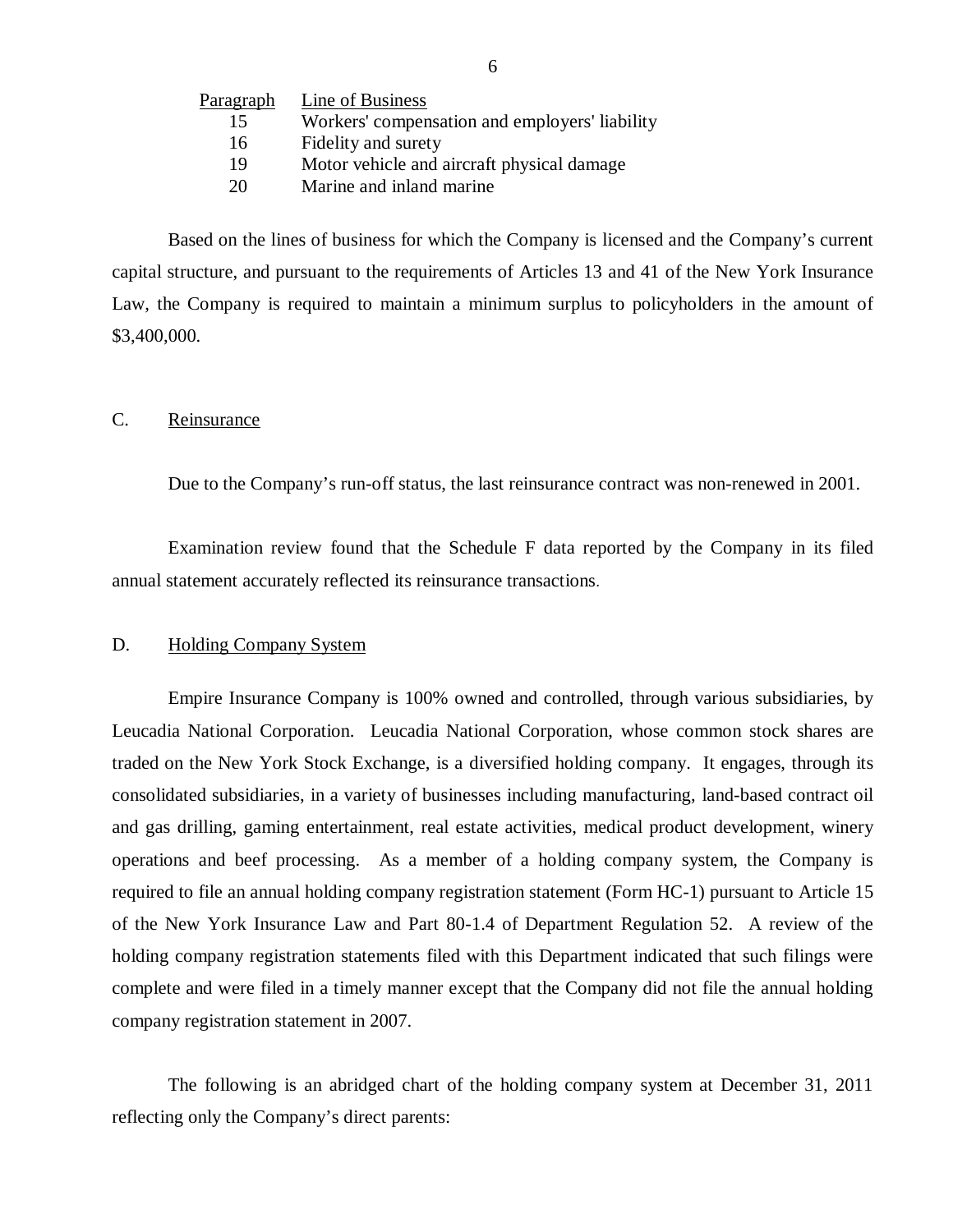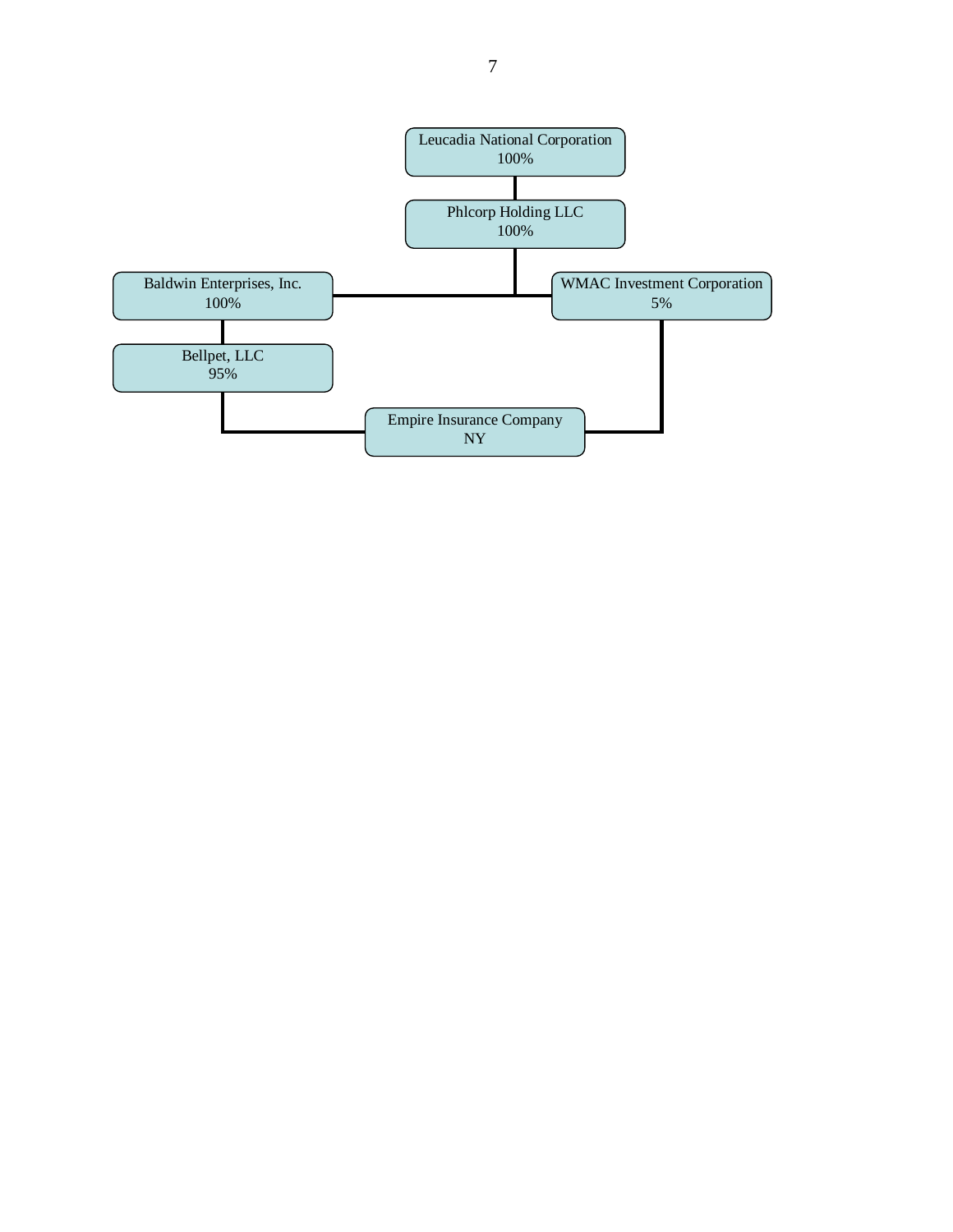At December 31, 2011, the Company was a party to the following agreements with other members of its holding company system:

#### Tax Allocation Agreement

Effective January 1, 2001, the Company was a party to the Tax Allocation Agreement with Leucadia. Pursuant to the Agreement, the Company, Leucadia and other subsidiaries of Leucadia are required to file their federal income tax returns on a consolidated basis and allocate by the ratio of separate return tax liability of each company in the Group bears to the sum of the separate return tax liabilities of all the companies in the Group.

An amendment made on February 27, 2008 included the Company's intermediate parent, BELLPET, LLC, as a party to the agreement. The amendment, effective for all tax periods beginning after December 31, 2006, was reviewed and approved by the Board on March 3, 2008. The Tax Allocation Agreement and the amendment were on file with the Department.

#### Service Agreement

The Company entered the Service Agreement with Leucadia on July 21, 2006. Pursuant to the Agreement, Leucadia shall provide the Company with employee benefit plans, group insurance plans and corporate insurance coverage. The Company and Leucadia shall provide other services to each other subject to each other's possession of appropriate resources and availability of personnel. The Agreement was approved by the Department on July 10, 2006.

#### Sublease Agreement

The Sublease Agreement was made on December 16, 2009 between the Company and Leucadia having an office at 315 Park Ave South  $20<sup>th</sup>$  Floors, New York, NY. An Amendment to the Sublease was made on June 30, 2012 to adjust the fixed rent per month effective July 1, 2012. Both the Agreement and the Amendment did not require the Department's approval since the aggregate payments to be made under the proposed lease were less than one percent of Empire's admitted assets at prior year end according to Part 80 - 1.5(c)(2) of New York Insurance Regulation 52.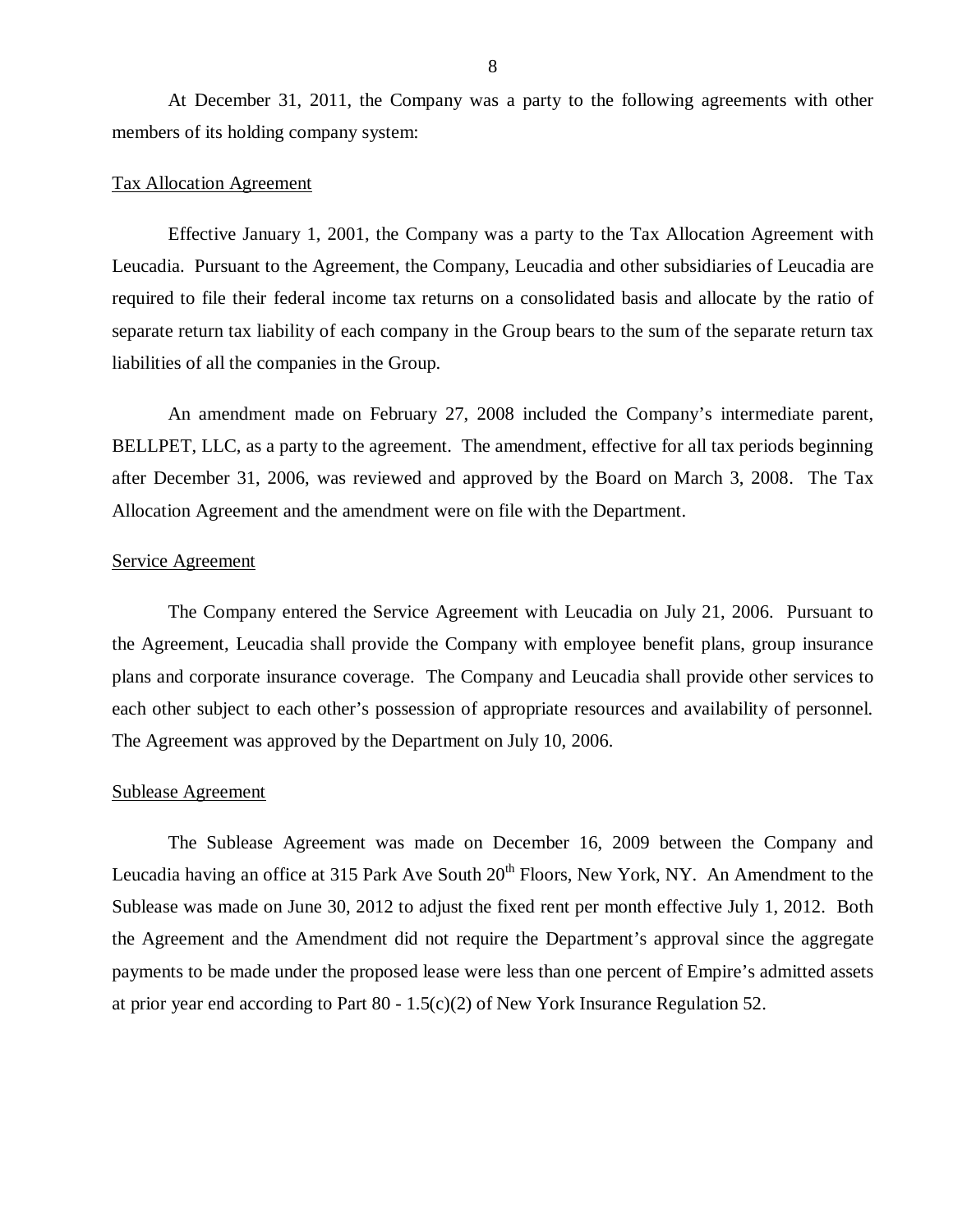### E. Significant Operating Ratios

The following ratios have been computed as of December 31, 2011, based upon the results of this examination:

| Net premiums written to surplus as regards policyholders                                  | $0\% *$ |
|-------------------------------------------------------------------------------------------|---------|
| Liabilities to liquid assets (cash and invested assets less<br>investments in affiliates) | 54.13%  |
| Premiums in course of collection to surplus as regards<br>policyholders                   | $0\% *$ |

\*Both Net premiums written to surplus as regards policy-holders ratio and premiums in course of collection to surplus as regards policyholders ratio are zero due to the Company's run-off status.

Liability to liquid assets ratio falls within the benchmark ranges set forth in the Insurance Regulatory Information System of the National Association of Insurance Commissioners.

The underwriting ratios presented below are on an earned/incurred basis and encompass the five year period covered by this examination:

|                                              | Amounts        | Ratios       |
|----------------------------------------------|----------------|--------------|
| Losses and loss adjustment expenses incurred | (\$10,133,672) | $(902.93)\%$ |
| Other underwriting expenses incurred         | 13,977,890     | 1,245.46     |
| Net underwriting loss                        | (2,721,910)    | (242.53)     |
| Premiums earned                              | \$1,122,308    | 100.00%      |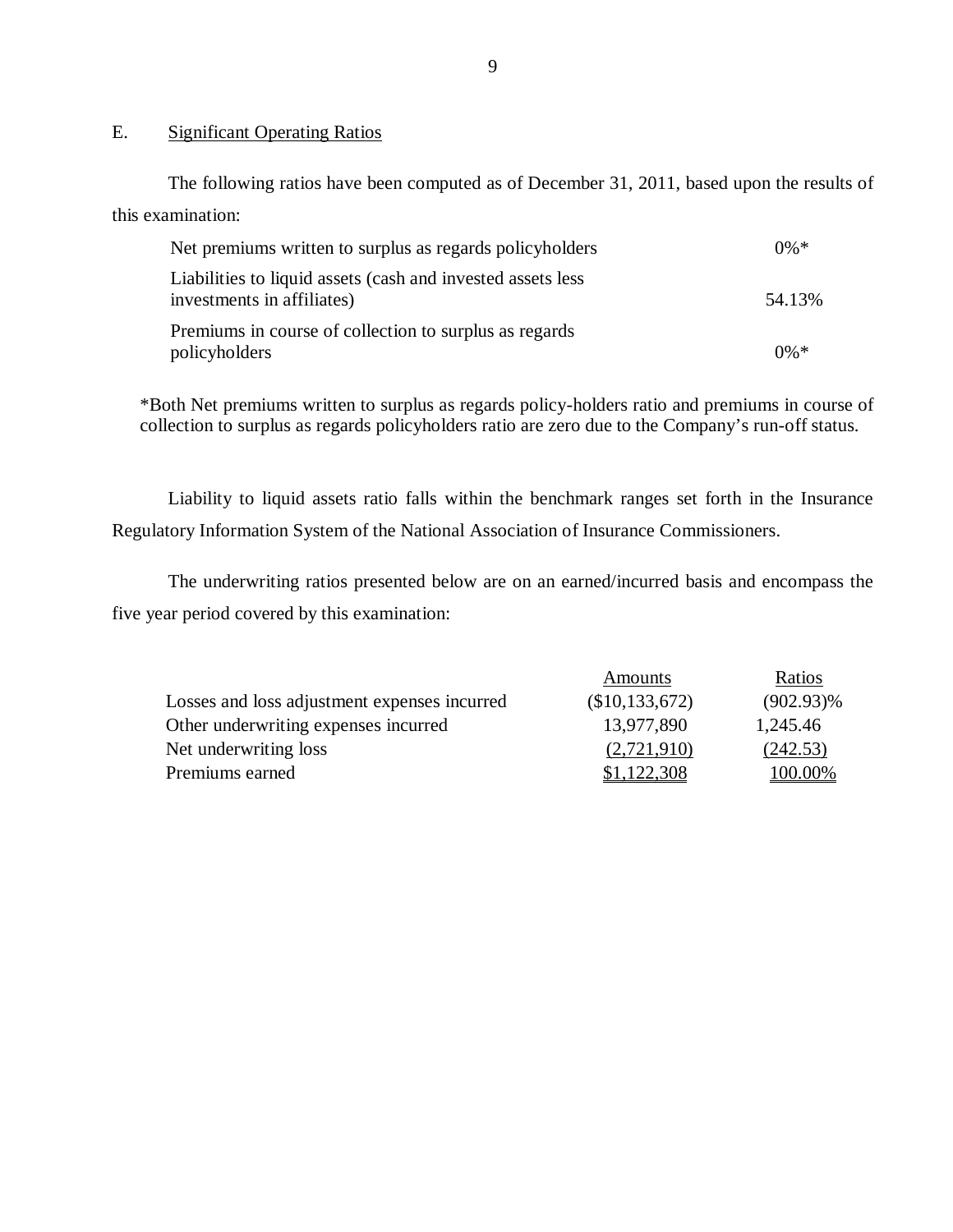### **3. FINANCIAL STATEMENTS**

#### A Balance Sheet

The following shows the assets, liabilities and surplus as regards policyholders as of December 31, 2011 as determined by this examination and as reported by the Company:

| Assets                                                                                 |                       | <b>Assets Not</b>            | Net Admitted          |
|----------------------------------------------------------------------------------------|-----------------------|------------------------------|-----------------------|
|                                                                                        | Assets                | Admitted                     | Assets                |
| <b>Bonds</b>                                                                           | \$23,504,344          | \$<br>0                      | \$23,504,344          |
| Cash, cash equivalents and short-term investments<br>Investment income due and accrued | 12,883,572<br>107,960 | $\boldsymbol{0}$<br>$\theta$ | 12,883,572<br>107,960 |
| Amounts recoverable from reinsurers                                                    | 1,013,983             | $\theta$                     | 1,013,983             |
| Other amounts receivable under reinsurance contracts                                   | 367,182               | 367,182                      | $\theta$              |
| Employee retention trust account                                                       | 183,974               | $\theta$                     | 183,974               |
| Equities and deposits in pools and associations                                        | 209,513               | $\theta$                     | 209,513               |
| Prepaid expenses                                                                       | 58,314                | 58,314                       | $\mathbf{0}$          |
| Receivable from subtenants                                                             | 429,613               | $\Omega$                     | 429,613               |
| Sublease assets                                                                        | 5,270,035             | 5,270,035                    | $\Omega$              |
| Receivable from RAMIUS LP                                                              | 78,346                | $\boldsymbol{0}$             | 78,346                |
| Miscellaneous                                                                          | (2,018)               | (2,018)                      | $\mathbf{0}$          |
| Totals                                                                                 | \$44,104,818          | \$5,693,513                  | \$38,411,305          |
| Liabilities, surplus and other funds                                                   |                       |                              |                       |
| Losses and Loss Adjustment Expenses                                                    |                       |                              | \$17,215,447          |
| Other expenses (excluding taxes, licenses and fees)                                    |                       |                              | 499,789               |
| Taxes, licenses and fees (excluding federal and foreign income taxes)                  |                       |                              | 21,469                |
| Current federal and foreign income taxes                                               |                       |                              | 28,526                |
| Unearned premiums                                                                      |                       |                              | 835                   |
| Ceded reinsurance premiums payable (net of ceding commissions)                         |                       |                              | 131,775               |
| Funds held by company under reinsurance treaties                                       |                       |                              | 57,510                |
| Amounts withheld or retained by company for account of others                          |                       |                              | 669                   |
| Provision for reinsurance                                                              |                       |                              | 849,234               |
| Payable to parent, subsidiaries and affiliates                                         |                       |                              | 58,596                |
| Aggregate write-ins for liabilities                                                    |                       |                              | 889,371               |
| <b>Total liabilities</b>                                                               |                       |                              | \$19,753,221          |
| Common capital stock                                                                   |                       | \$1,000,322                  |                       |
| Unassigned funds (surplus)                                                             |                       | 17,657,762                   |                       |
| Surplus as regards policyholders                                                       |                       |                              | \$18,658,084          |
| Totals                                                                                 |                       |                              | \$38,411,305          |

Note: The Internal Revenue Service has not completed its audits of the Leucadia National Corporation's consolidated Federal Income Tax returns through tax year 2011. The examiner is unaware of any potential exposure of the Company to any further tax assessments and no liability has been established herein relative to such contingency.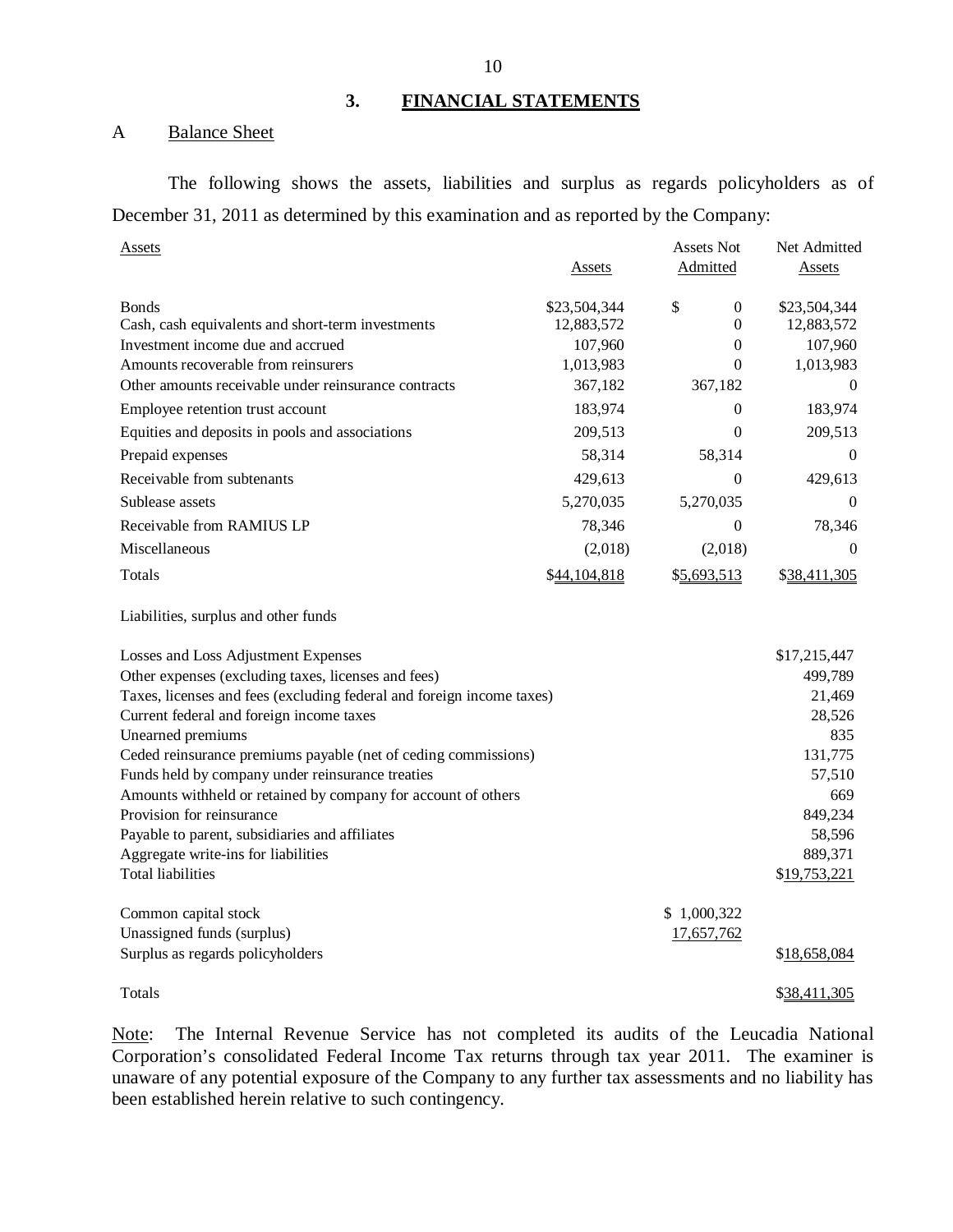## B. Statement of Income

Surplus as regards policyholders decreased by \$39,351,032 during the five-year examination period January 1, 2007 through December 31, 2011, detailed as follows:

| <b>Underwriting Income</b>                                                                                                                                                              |                                                           |                                                         |                  |
|-----------------------------------------------------------------------------------------------------------------------------------------------------------------------------------------|-----------------------------------------------------------|---------------------------------------------------------|------------------|
| Premiums earned                                                                                                                                                                         |                                                           |                                                         | \$1,122,308      |
| Deductions:<br>Losses and loss adjustment expenses incurred<br>Other underwriting expenses incurred<br>Aggregate write-ins for underwriting deductions<br>Total underwriting deductions |                                                           | \$(10, 133, 672)<br>13,976,826<br>1,064                 | <u>3,844,218</u> |
|                                                                                                                                                                                         |                                                           |                                                         |                  |
| Net underwriting gain or (loss)                                                                                                                                                         |                                                           |                                                         | \$(2,721,910)    |
| <b>Investment Income</b><br>Net investment income earned<br>Net realized capital gain<br>Net investment gain or (loss)                                                                  |                                                           | \$16,707,831<br>5,878,267                               | 22,586,098       |
| Other Income<br>Net gain or (loss) from agents' or premium balances charged off<br>Finance and service charges not included in premiums<br>Sublease rental income<br>Other income       |                                                           | \$<br>298,564<br>280<br>7,350,713<br>1,149,966          |                  |
| Total other income                                                                                                                                                                      |                                                           |                                                         | 8,799,523        |
| Net income after dividends to policyholders but before federal<br>and foreign income taxes                                                                                              |                                                           |                                                         | \$28,663,711     |
| Federal and foreign income taxes incurred                                                                                                                                               |                                                           |                                                         | 614,170          |
| Net Income                                                                                                                                                                              |                                                           |                                                         | \$28,049,541     |
| Surplus as regards policyholders per examination as of<br>December 31, 2006                                                                                                             | Gains in                                                  | Losses in                                               | \$58,009,116     |
| Net income<br>Net unrealized capital gains or (losses)<br>Change in net deferred income tax<br>Change in nonadmitted assets<br>Change in provision for reinsurance                      | <b>Surplus</b><br>\$28,049,541<br>83,980,451<br>1,001,165 | <b>Surplus</b><br>\$<br>38,000<br>80,203,806            |                  |
| Capital changes paid in<br>Surplus adjustments paid in<br>Dividends to stockholders<br>Aggregate write-ins for gains and losses in surplus<br>Net increase (decrease) in surplus        | 345,406<br>\$113,376,563                                  | 10,308,878<br>52,143,277<br>10,033,634<br>\$152,727,595 | $$$ (39,351,032) |
| Surplus as regards policyholders per examination as of<br>December 31, 2011                                                                                                             |                                                           |                                                         | \$18,658,084     |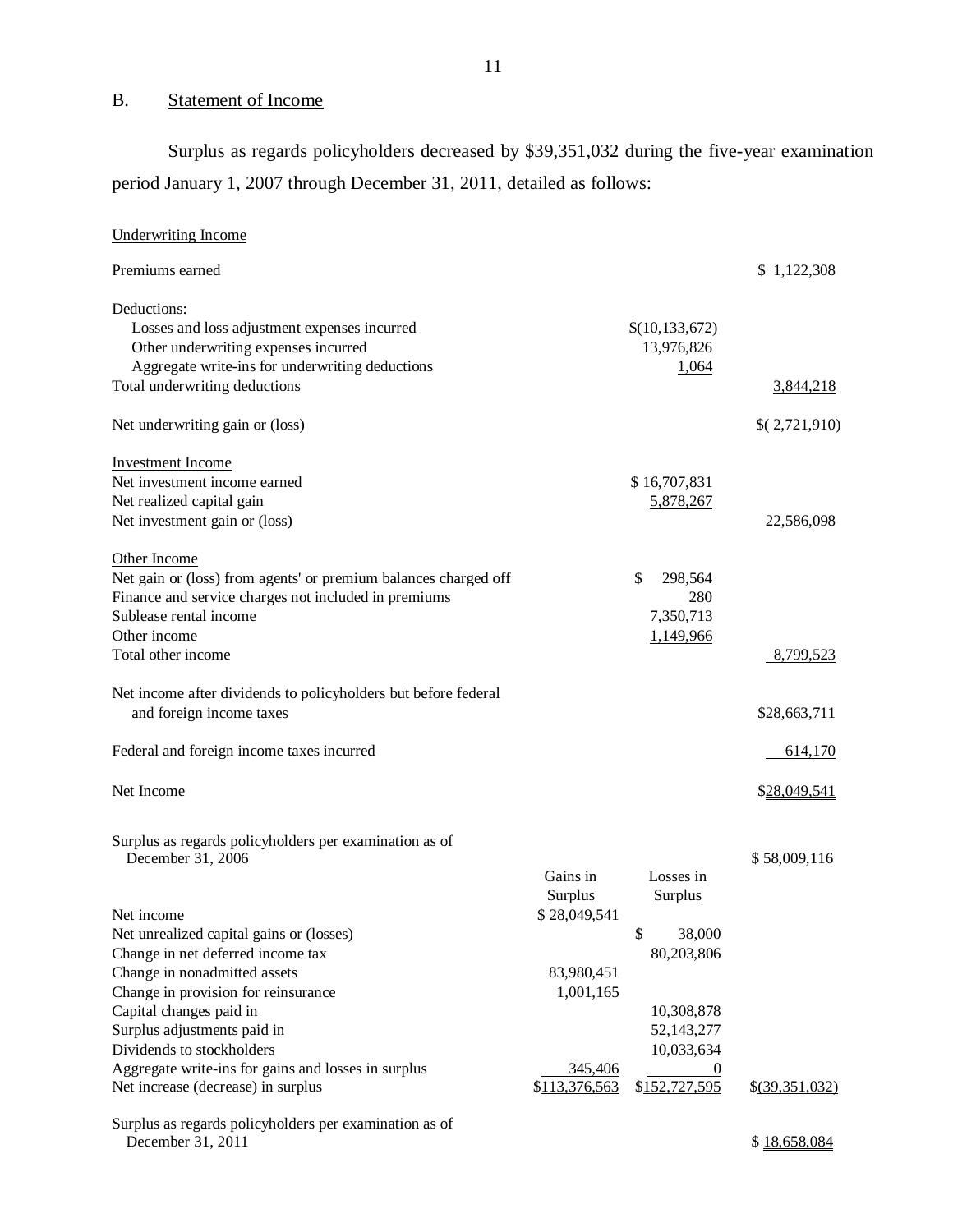#### **4. LOSSES AND LOSS ADJUSTMENT EXPENSES**

<span id="page-13-0"></span>The examination liability for the captioned items of \$17,215,447 is the same as reported by the Company as of December 31, 2011. The examination analysis was conducted in accordance with generally accepted actuarial principles and practices and was based on statistical information contained in the Company's internal records and in its filed annual statements.

The actuarial review indicated that the Company reported Schedule P Part 2 of its 2011 Annual Statement on a net of tabular discount basis, which is not consistent with the NAIC Annual Statement Instruction for P&C Companies, as displayed in the footnote of Schedule P Part 1 Summary of the Annual statement. The Footnote states in part, "Parts 2 and 4 are gross of all discounting, including tabular discounting."

It is recommended that the Company report Schedule P Part 2 on a gross of discount basis in the future.

The actuarial review also revealed that the Company reduced its known case reserves by the total known case and IBNR anticipated salvage and subrogation amount of \$6.785 million, which included \$1.5 million of projected recoveries on IBNR reserves.

It is recommended that the Company reduce its known case reserves only by the amount of anticipated salvage and subrogation attributable to the projected recoveries on known case reserves and, similarly, IBNR reserves should only be reduced by the amount of projected salvage and subrogation recoveries which are attributable to the IBNR reserve.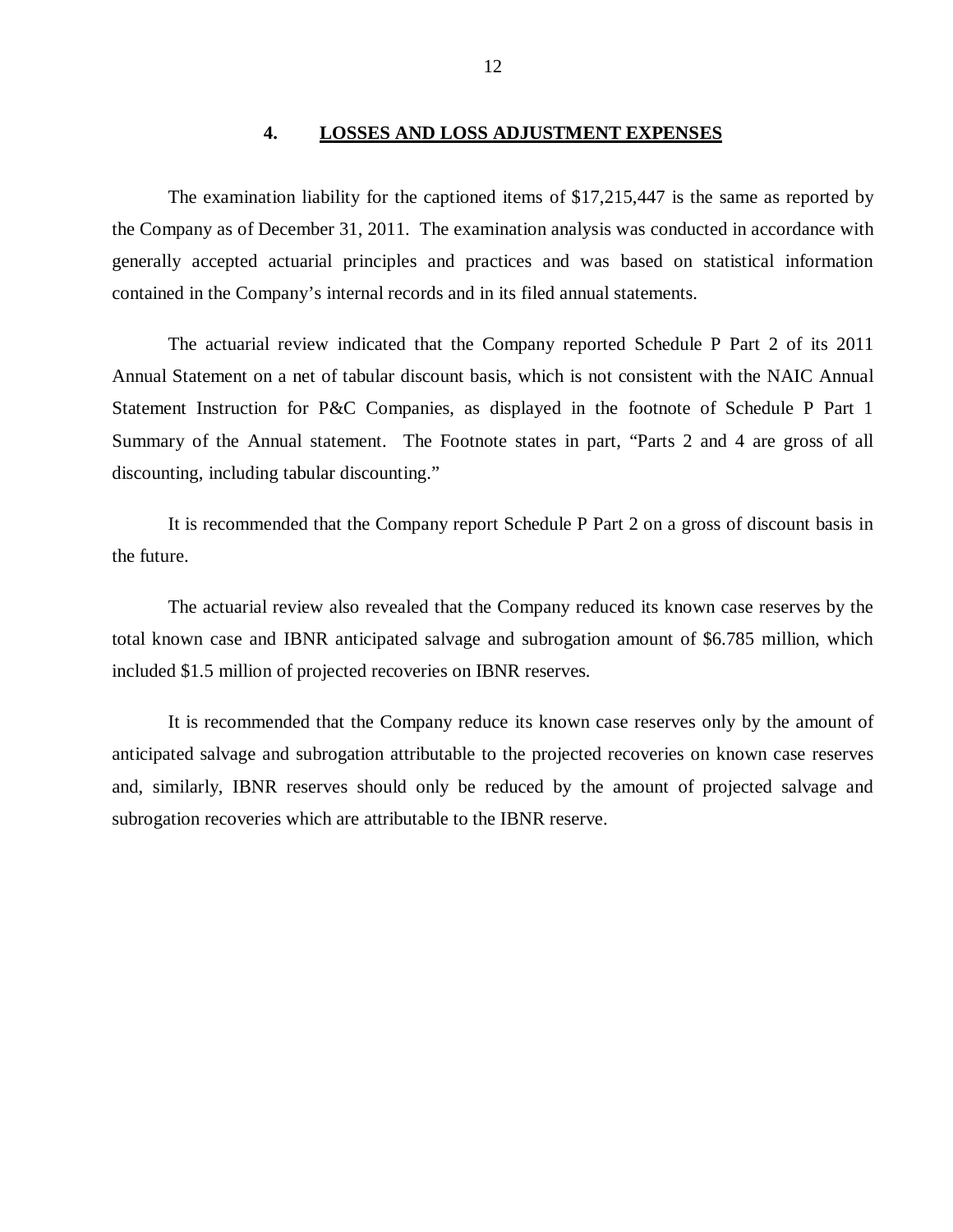## **5. COMPLIANCE WITH PRIOR REPORT ON EXAMINATION**

The prior report on examination contained three recommendations as follows (page numbers refer to the prior report):

## ITEM PAGE NO.

## A. Management

It is recommended that the Company require all directors and officers to sign conflict of interest affidavits on an annul basis. 5

The Company has complied with this recommendation.

## B. Holding Company System

It is recommended that the Company's board of directors ratify its tax allocation agreement. 9

The Company has complied with this recommendation.

It is also recommended that the Company amend its tax allocation agreement to include its immediate parent, Bellpet, Inc., as a party to the agreement, pursuant to Circular Letter No.33 (1979). 9

The Company has complied with this recommendation.

## **6. SUMMARY OF COMMENTS AND RECOMMENDATIONS**

## ITEM PAGE NO.

- I. It is recommended that the Company report Schedule P Part 2 of its 12 Annual Statement on a gross of discount basis going in the future.
- II. It is recommended that the Company reduce its known case reserves 12 only by the amount of anticipated salvage and subrogation attributable to the projected recoveries on known case reserves and, similarly, IBNR reserves should only be reduced by the amount of projected salvage and subrogation recoveries which are attributable to the IBNR reserve.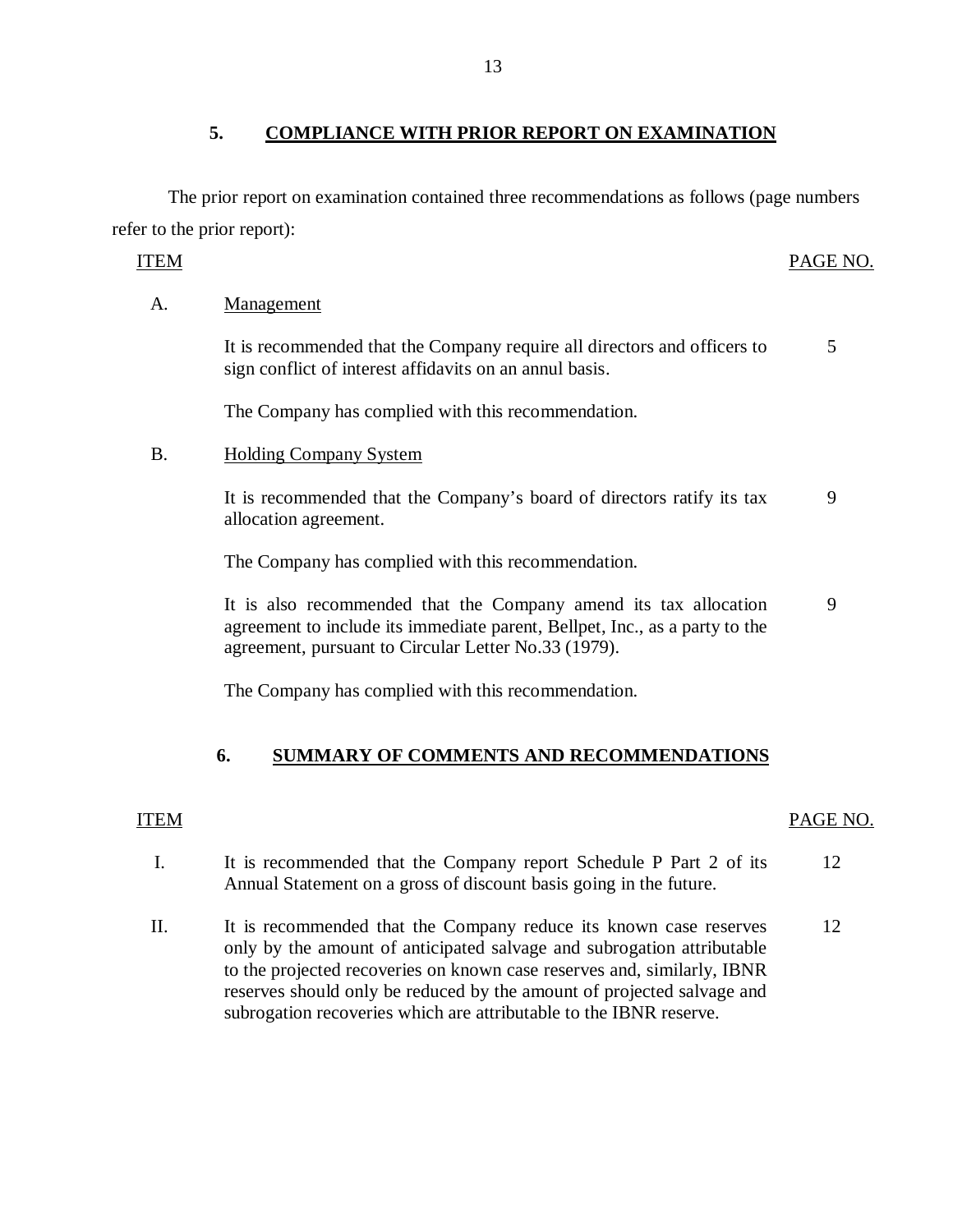Respectfully submitted,

 $\sqrt{s}$ /

Wei Cao

Senior Insurance Examiner

## STATE OF NEW YORK ) )ss: COUNTY OF NEW YORK )

Wei Cao, being duly sworn, deposes and says that the foregoing report, subscribed by her, is true to the best her knowledge and belief.

/s/

Wei Cao

Subscribed and sworn to before me

this  $\_\_\_\_\_\$  day of  $\_\_\_\_\_\_\_\_\_\_\$ , 2013.